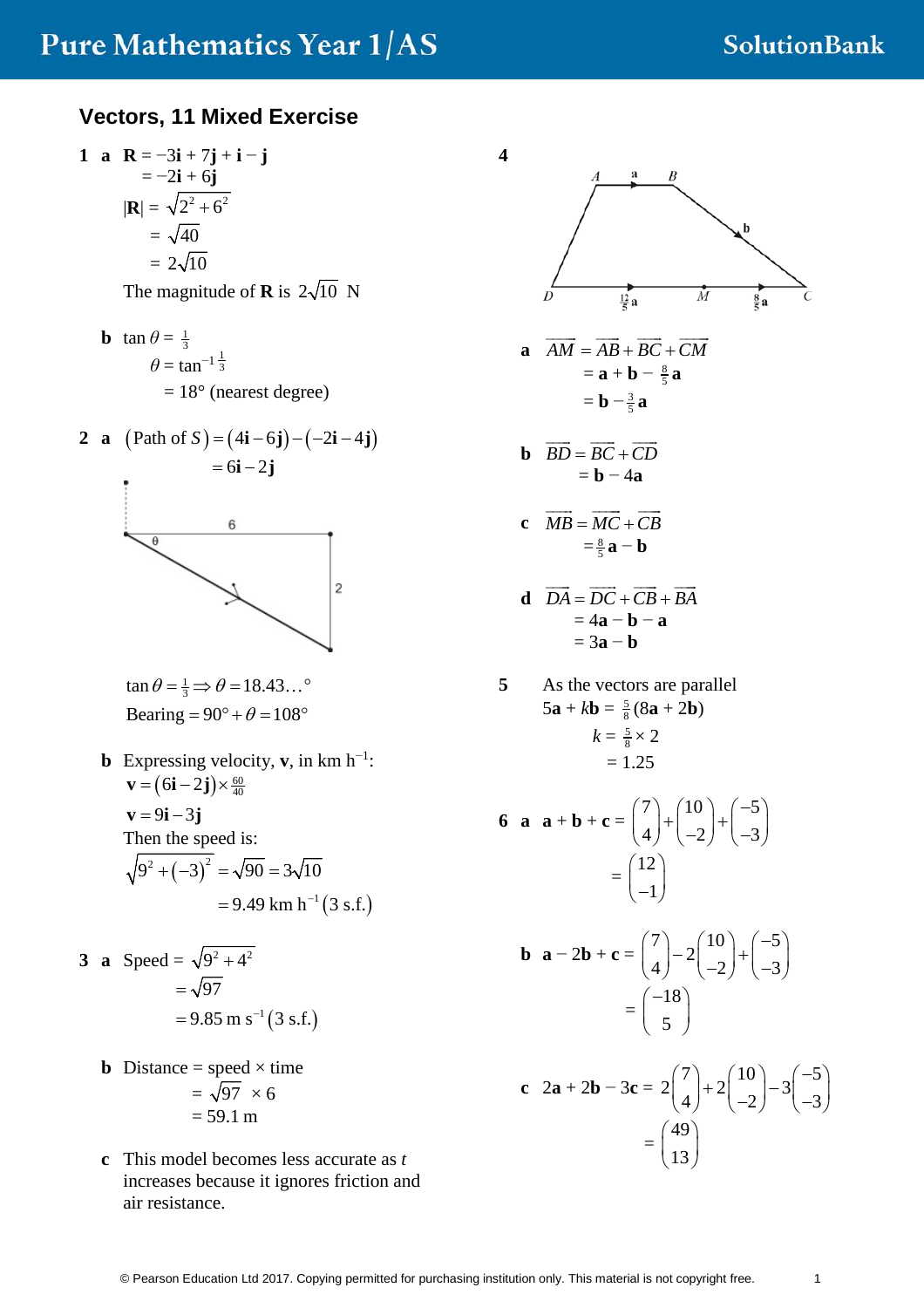# Pure Mathematics Year 1/AS

7 **a** 
$$
\overrightarrow{BC} = \overrightarrow{BA} + \overrightarrow{AC}
$$
  
\t=  $-(3\mathbf{i} + 5\mathbf{j}) + 6\mathbf{i} + 3\mathbf{j}$   
\t=  $3\mathbf{i} - 2\mathbf{j}$   
\n**b**  $\tan x = \frac{5}{3}$   
\t $x = \tan^{-1} \frac{5}{3}$   
\t=  $59.036...$   
\t $\tan y = \frac{1}{2}$   
\t $y = \tan^{-1} \frac{1}{2}$   
\t=  $26.565...$   
\t $\angle BAC = 59.036... - 26.565...$   
\t=  $32.5^{\circ}$  (3 s.f.)  
\n**c** Area =  $\frac{1}{2}bc \sin A$   
\t $b = \sqrt{6^2 + 3^2} = \sqrt{45}$   
\t $c = \sqrt{3^2 + 5^2} = \sqrt{34}$   
\tArea =  $\frac{1}{2} \times \sqrt{45} \times \sqrt{34} \times \sin 32.5^{\circ}$   
\t= 10.508...  
\t= 10.5 units<sup>2</sup> (3 s.f.)  
\n8 **a** 4**i** – 3**j** + 2*pi* – *pj* =  $\lambda$ (2**i** – 3**j**)  
\t $(4 + 2p)\mathbf{i} - (3 + p)\mathbf{j} = 2\lambda \mathbf{i} - 3\lambda \mathbf{j}$   
\tEquating coefficients:  
\t $4 + 2p = 2\lambda$  and  $3 + p = 3\lambda$   
\tSolving simultaneously:  
\tRearranging the  $3 + p = 3\lambda$   
\t $p = 3\lambda - 3$   
\tUsing substitution:  
\t $4 + 2(3\lambda - 3) = 2\lambda$   
\t $4 + 6\lambda - 6 = 2\lambda$   
\t $4\lambda = 2$   
\t $\lambda = \frac{1}{2}$   
\t $p = -1.5$ 

$$
\mathbf{b} \quad \mathbf{a} + \mathbf{b} = 4\mathbf{i} - 3\mathbf{j} - 3\mathbf{i} + 1.5\mathbf{j}
$$

 $=$ **i**  $-1.5$ **j** 

**9 a i** a unit vector is 
$$
\frac{a}{|a|}
$$
  

$$
a = \begin{pmatrix} 8 \\ 15 \end{pmatrix}
$$

$$
|a| = \sqrt{8^2 + 15^2} = \sqrt{289} = 17
$$

9 **a** i 
$$
\frac{\mathbf{a}}{|\mathbf{a}|} = \frac{1}{17} \begin{pmatrix} 8 \\ 15 \end{pmatrix} = \frac{1}{17} (8\mathbf{i} + 15\mathbf{j})
$$

ii 
$$
\tan \theta = \frac{15}{8}
$$
  
\n
$$
\theta = \tan^{-1} \frac{15}{8}
$$
\n
$$
= 61.9^{\circ} \text{ (3 s.f.) above}
$$

**b** i a unit vector is 
$$
\frac{b}{|b|}
$$
  
\n
$$
\mathbf{b} = \begin{pmatrix} 24 \\ -7 \end{pmatrix}
$$
\n
$$
|\mathbf{b}| = \sqrt{24^2 + 7^2}
$$
\n
$$
= \sqrt{625}
$$
\n
$$
= 25
$$
\n
$$
\frac{b}{|b|} = \frac{1}{25} \begin{pmatrix} 25 \\ -7 \end{pmatrix}
$$
\n
$$
= \frac{1}{25} (24i - 7j)
$$

ii 
$$
\tan \theta = \frac{7}{24}
$$
  
\n
$$
\theta = \tan^{-1} \frac{7}{24}
$$
\n
$$
= 16.3^{\circ} \text{ (3 s.f.) below}
$$

**c** i a unit vector is 
$$
\frac{c}{|c|}
$$
  
\n
$$
c = \begin{pmatrix} -9 \\ 40 \end{pmatrix}
$$
\n
$$
|c| = \sqrt{9^2 + 40^2}
$$
\n
$$
= \sqrt{1681}
$$
\n
$$
= 41
$$
\n
$$
\frac{c}{|c|} = \frac{1}{41} \begin{pmatrix} -9 \\ 40 \end{pmatrix}
$$
\n
$$
= \frac{1}{41} (-9i + 40j)
$$

ii 
$$
\tan x = \frac{40}{9}
$$
  
\n $x = \tan^{-1} \frac{40}{9}$   
\n $= 77.3^{\circ} (3 \text{ s.f.})$   
\n $\theta = 180^{\circ} - 77.3^{\circ}$   
\n $= 102.7^{\circ} \text{ above}$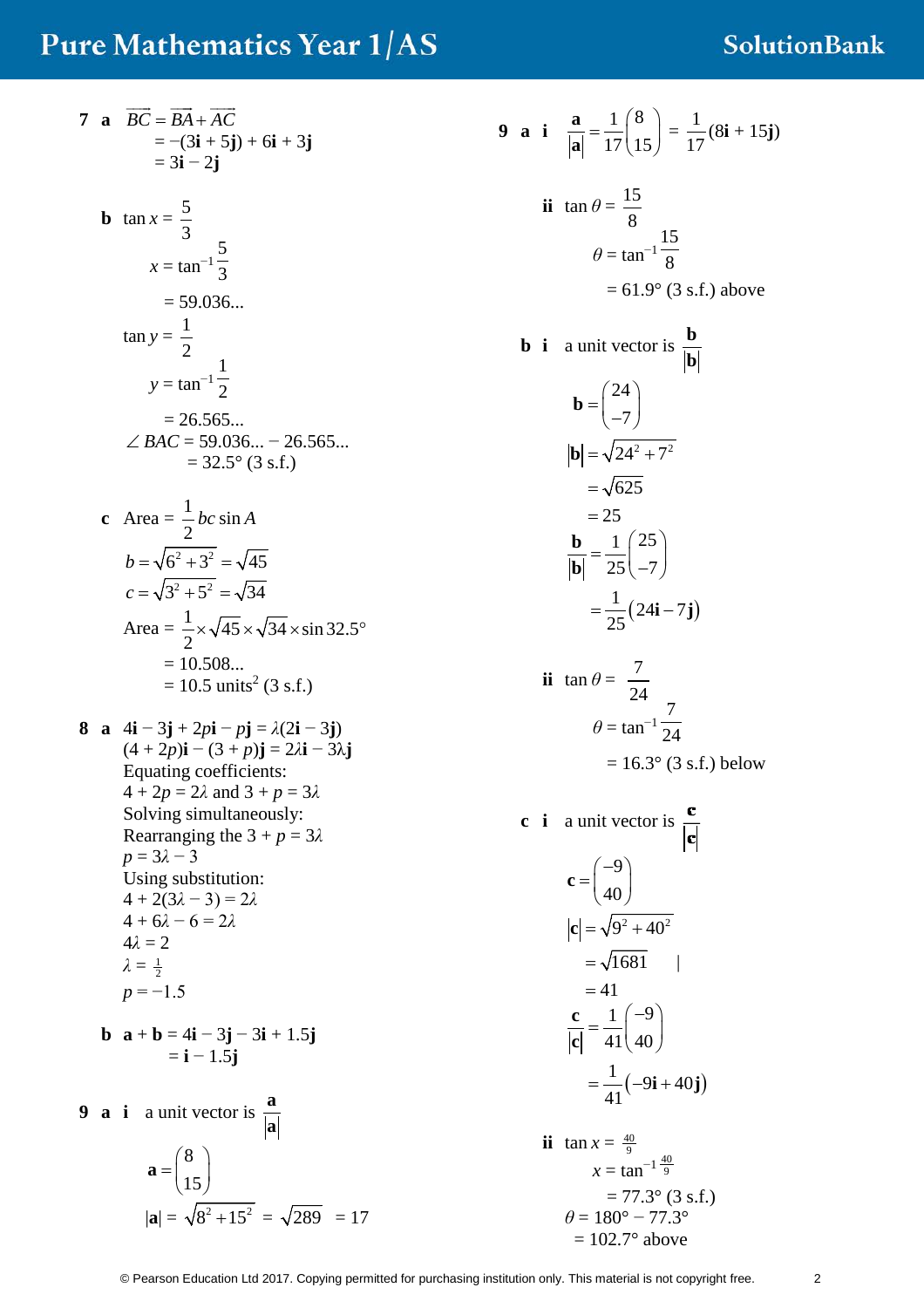### **Pure Mathematics Year 1/AS**

9 d i a unit vector is 
$$
\frac{d}{|d|}
$$
  
\n
$$
d = \begin{pmatrix} 3 \\ -2 \end{pmatrix}
$$
\n
$$
|d| = \sqrt{3^2 + 2^2}
$$
\n
$$
= \sqrt{13}
$$
\n
$$
\frac{d}{|d|} = \frac{1}{\sqrt{13}} \begin{pmatrix} 3 \\ -2 \end{pmatrix}
$$
\n
$$
= \frac{1}{\sqrt{13}} (3\mathbf{i} - 2\mathbf{j})
$$

ii 
$$
\tan \theta = \frac{2}{3}
$$
  
\n $\theta = \tan^{-1} \frac{2}{3}$   
\n= 33.7° (3 s.f.) below

10 
$$
\cos 55^\circ = \frac{p}{15}
$$
  
\n $p = 15 \cos 55^\circ$   
\n $p = 8.6$ 

Using Pythagoras' theorem:  
\n
$$
q = \sqrt{15^2 - 8.6^2}
$$
  
\n= 12.3  
\n $p = 8.6$  and  $q = 12.3$ 

11 
$$
|3\mathbf{i} - \mathbf{k}\mathbf{j}| = \sqrt{3^2 + k^2}
$$
  
\t\t\t\t $= \sqrt{9 + k^2}$   
\t\t\t\t $= 3\sqrt{5}$   
\t\t\t\t $\sqrt{9 + k^2} = \sqrt{45}$   
\t\t\t\t $k^2 + 9 = 45$   
\t\t\t\t $k^2 = 36$   
\t\t\t\t $k = \pm 6$ 

**12 a**  $\overrightarrow{ON} = \overrightarrow{OA} + \overrightarrow{AN}$  or  $\overrightarrow{ON} = \overrightarrow{OM} + \overrightarrow{MN}$  $AB = AO + OB$  $=-\mathbf{a}+\mathbf{b}$  $\frac{U}{V}$   $\frac{U}{V}$   $\frac{U}{V}$   $\frac{U}{V}$  $\overrightarrow{MN} = \lambda \mathbf{b}$ 

> Using similar triangles:  $\overrightarrow{AN} = \lambda(-\mathbf{a} + \mathbf{b})$ Using  $\overrightarrow{ON} = \overrightarrow{OA} + \overrightarrow{AN}$  $\overrightarrow{ON} = \mathbf{a} + \lambda(-\mathbf{a} + \mathbf{b}) = (1 - \lambda)\mathbf{a} + \lambda\mathbf{b}$

12 a Using 
$$
\overrightarrow{ON} = \overrightarrow{OM} + \overrightarrow{MN}
$$
  
\n $\overrightarrow{ON} = \frac{3}{5} \mathbf{a} + \lambda \mathbf{b}$   
\n $(1-\lambda)\mathbf{a} + \lambda \mathbf{b} = \frac{3}{5} \mathbf{a} + \lambda \mathbf{b}$   
\nEquating coefficients  
\n $1 - \lambda = \frac{3}{5}$   
\n $\lambda = \frac{2}{5}$   
\n $\overrightarrow{ON} = \frac{3}{5} \mathbf{a} + \frac{2}{5} \mathbf{b}$   
\n**b**  $\overrightarrow{MN} = \lambda \mathbf{b}$   
\n $= \frac{2}{5} \mathbf{b}$   
\n**c**  $\overrightarrow{AN} = \frac{2}{5} (-\mathbf{a} + \mathbf{b})$   
\n $\overrightarrow{AB} = -\mathbf{a} + \mathbf{b}$   
\nTherefore,  $AN : NB = 2 : 3$   
\n13 a  $\tan \theta = \frac{1}{3}$   
\n $\theta = \tan^{-1} \frac{1}{3}$   
\n $= 18.4^{\circ}$  below  
\n**b**  $4\mathbf{i} - 5\mathbf{j} + p\mathbf{i} + q\mathbf{j} = \lambda(3\mathbf{i} - \mathbf{j})$ 

 $(4 + p)\mathbf{i} + (q - 5)\mathbf{j} = 3\lambda \mathbf{i} - \lambda \mathbf{j}$ 4 + *p* = 3*λ* and *q* − 5 = −*λ*

Multiplying the second equation by 3: 3*q* − 15 = −3*λ*

Solving simultaneously:  $4 + p = -3q + 15$ *p* + 3*q* = 11

c When 
$$
p = 2
$$
,  $\lambda = 2$ .  
\n**R** = 2(3**i** – **j**)  
\n= 6**i** – 2**j**  
\n|**R**| =  $\sqrt{6^2 + 2^2}$   
\n=  $\sqrt{40}$   
\n= 2 $\sqrt{10}$  N